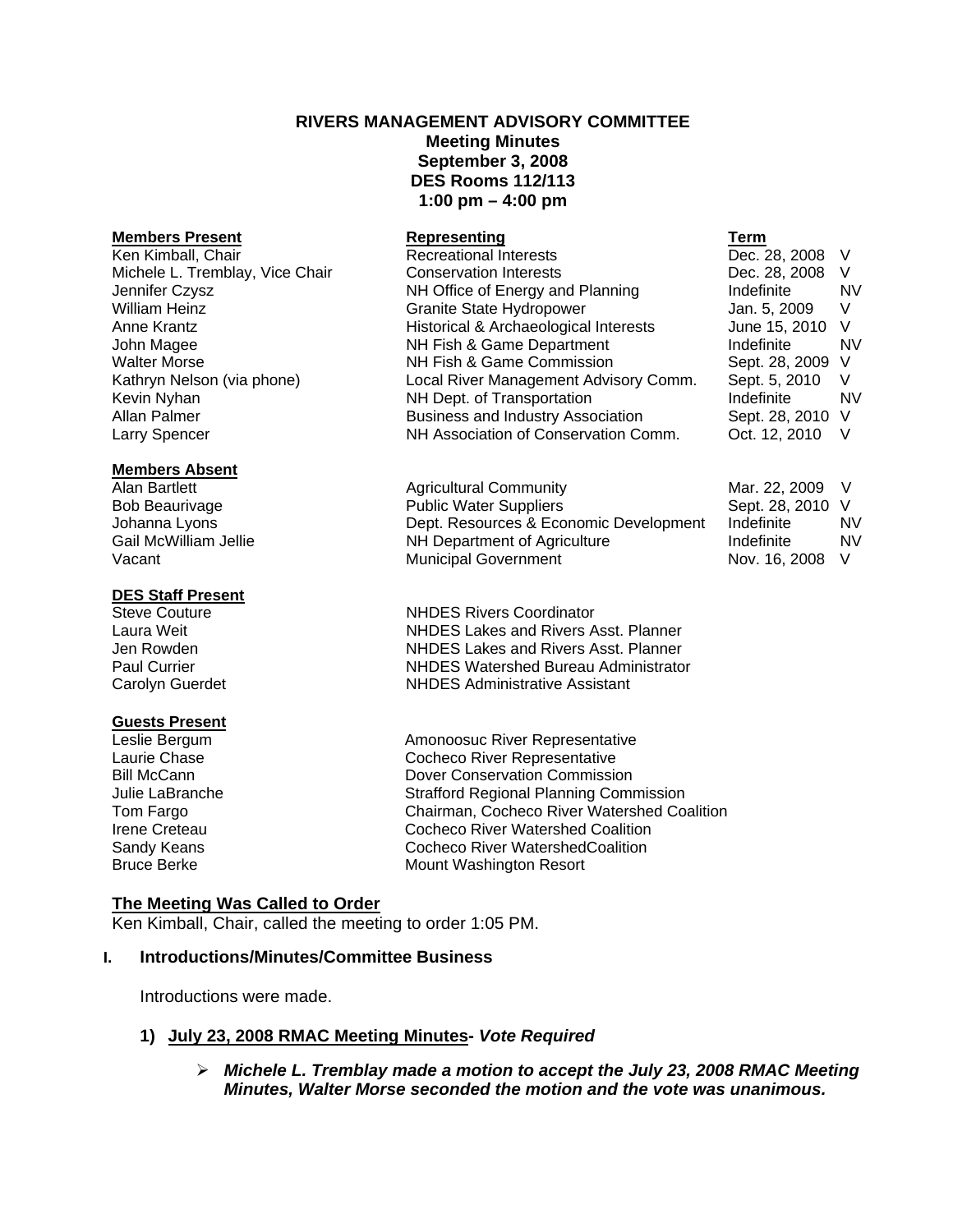## **2) RMAC Membership Update**

 Steve reported that Larry Spencer's nomination was confirmed this morning at the Governor and Council meeting. It was determined he was official as of the confirmation.

Fred McNeil is being considered for nomination to the NH Municipal Association position.

The Committee discussed, at length, the lack of geographic diversity of RMAC members and the difficulty of finding North Country representatives. The majority of RMAC members are located in the southern half of the state, where the majority of the population resides. It was also noted that the burden of finding a representative who lives in a particular geographic area, should not be placed on the nominating organization(s), when a replacement needs to be found. Especially, if a suitable representative has already been located that does not live in the required geographic area.

According to RSA 483:8, at least three RMAC members shall represent the North Country; there are currently two. Chairman Kimball suggested revising the statute to requiring only two representatives due to the difficulty of finding three members. Chairman Kimball and Larry Spencer are the two North Country representatives.

### **III. Sustainability Initiative – Jenn Rowden**

 The July meeting with the Commissioner was cancelled. This meeting is expected to be rescheduled in September. The purpose of the meeting is to bring the Commissioner up-todate with the changes that have taken place since the June report was issued. The main changes are: 1) all major funding initiatives have been removed, 2) only items that reflect the rivers, lakes and exotic species program have been included, and 3) a recommendation to determine the final methodology for establishing instream flow protocols for all designated rivers, using the timeliest and most cost-sensitive approach has been added. December 1, 2010 is the due date for the report to the general court relevant to the pilot studies.

 Steve indicated that DES can present the status of the pilot projects and other methods used for instream flow determination at a future RMAC meeting. The pilot projects are being completed on the Souhegan and Lamprey Rivers.

## **IV. LAC Permit Notification**

 Kath Nelson noted that the overall goal is to build upon the existing partnership and strong collaboration between the state and local advisory committees (LAC). A subcommittee of the RMAC was formed and a survey was developed and sent out to the LAC chairs for feedback. Based on this feedback, the LACs clearly want to be notified of all activities occurring in the designated river corridor (i.e. permits, enforcement actions, etc.) Specifically, concerns were raised that the LACs were not being properly notified of all activities in a timely manner.

 The RMAC subcommittee developed recommendations for the consideration of the full committee. Notifications fall into two distinct categories: Tier 1: Comprehensive Notification and Communication and Tier 2: Basic Notification. Consideration was also given to changing the statute to require applicants provide full copies to the appropriate LAC for Wetlands, Alteration of Terrain (AoT) and Shoreland applications.

 Chairman Kimball added that DES should continually update the LAC Chairs Contact List as needed and inform the permitting entities when updates occur. The permitting entities, in turn, are then responsible for notifying the applicants of the appropriate LAC contacts.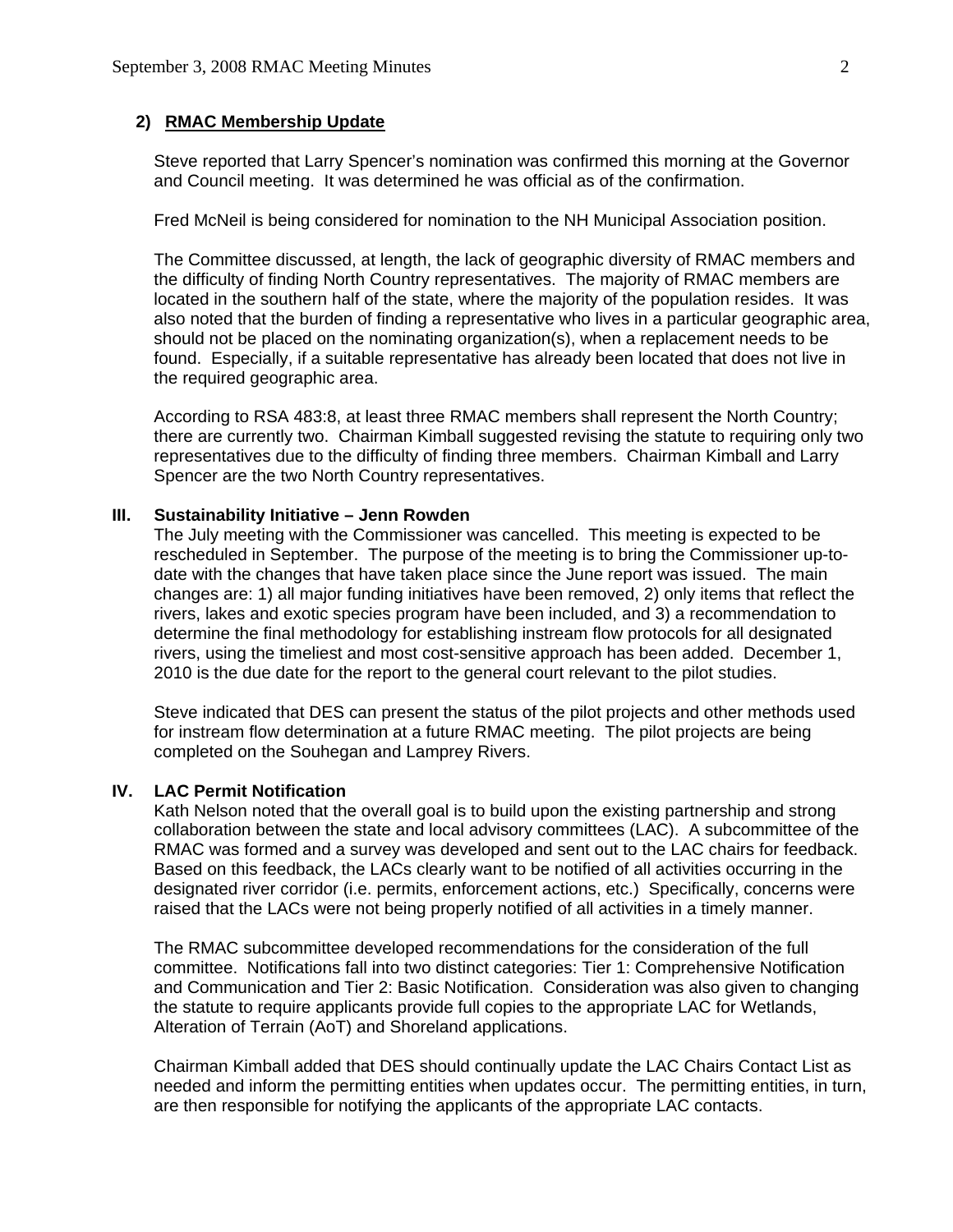Kath Nelson also noted that the development of a handbook, which includes a checklist, as an important part of this process.

 Michelle asked to include a recommendation to revise all rules to require the same number of copies be submitted for every permit type, whether it is AoT or Wetlands and have one copy be sent directly to the LAC by the applicant.

¾ *Michele L. Tremblay made a motion to forward the tiered system recommendation to the permitting entities within DES for their input. Steve Couture will work with the various permitting entities to determine the feasibility of the recommendation and how to move forward. Steve will then develop a proposal for the consideration of the RMAC. Second by Walter Morse. Motion passed unanimously.* 

# **V. Ammonoosuc River, Upper Reach Nomination**

 Chairman Kimball first asked if there were any issues on the classifications relative to the way the rules are set out. Kath Nelson, who was on the tour, stated that the segments were appropriately classified. Chairman Kimball then reviewed each segment.

 Chairman Kimball noted that 23 letters of support were received. The Mount Washington Resort did have some concerns regarding water withdrawals for snow making in the future, but they have remained neutral. There were no recommendations to make any changes to the nomination as submitted. Bruce Berke, representing the resort, expressed frustration that the resort had not been contacted to participate in the development of the nomination document, as they are the only land owner along the river. Steve noted that based on several prior discussions, DES understands the resort's issues and concerns relative to potential implications for future use.

# ¾ *Michele L. Tremblay made a motion that the RMAC recommend inclusion of the Ammonoosuc River, Upper Reach, into RSA 483, and forwarded to the Commissioner. Second by Kath Nelson. The motion passed unanimously.*

 The RMAC strongly encourages the town and the existing LAC to include the Mount Washington on the LAC.

### **II. Cocheco River Nomination**

Chairman Kimball reviewed the river segments. There were no comments.

 The hearing was well attended by approximately 30 people. Seven people testified in favor of the nomination, with one person requesting the nomination be tabled, due to the perceived incompleteness of the nomination. A total of 24 letters of support have been received, one letter to table, and one letter in opposition. The Selectmen and Planning Board from the Town of New Durham, the Selectmen from Middleton, the Conservation Commission, City Planner and Riverwalk Committee from the City of Rochester, and the Mayor, City Council and Conservation Commission from the City of Dover are all in favor. The Town of Farmington chose not to comment and the Mayor and City Council of the City of Rochester are opposed.

 Michele noted that the application was complete and available on the website; in addition the comment period was extended to ensure due diligence. The City of Rochester and the Town of Farmington expressed concerns about the unknowns concerning instream flow withdrawals. Steve noted that some minimal mistakes/errors were made in the nomination, but it was a very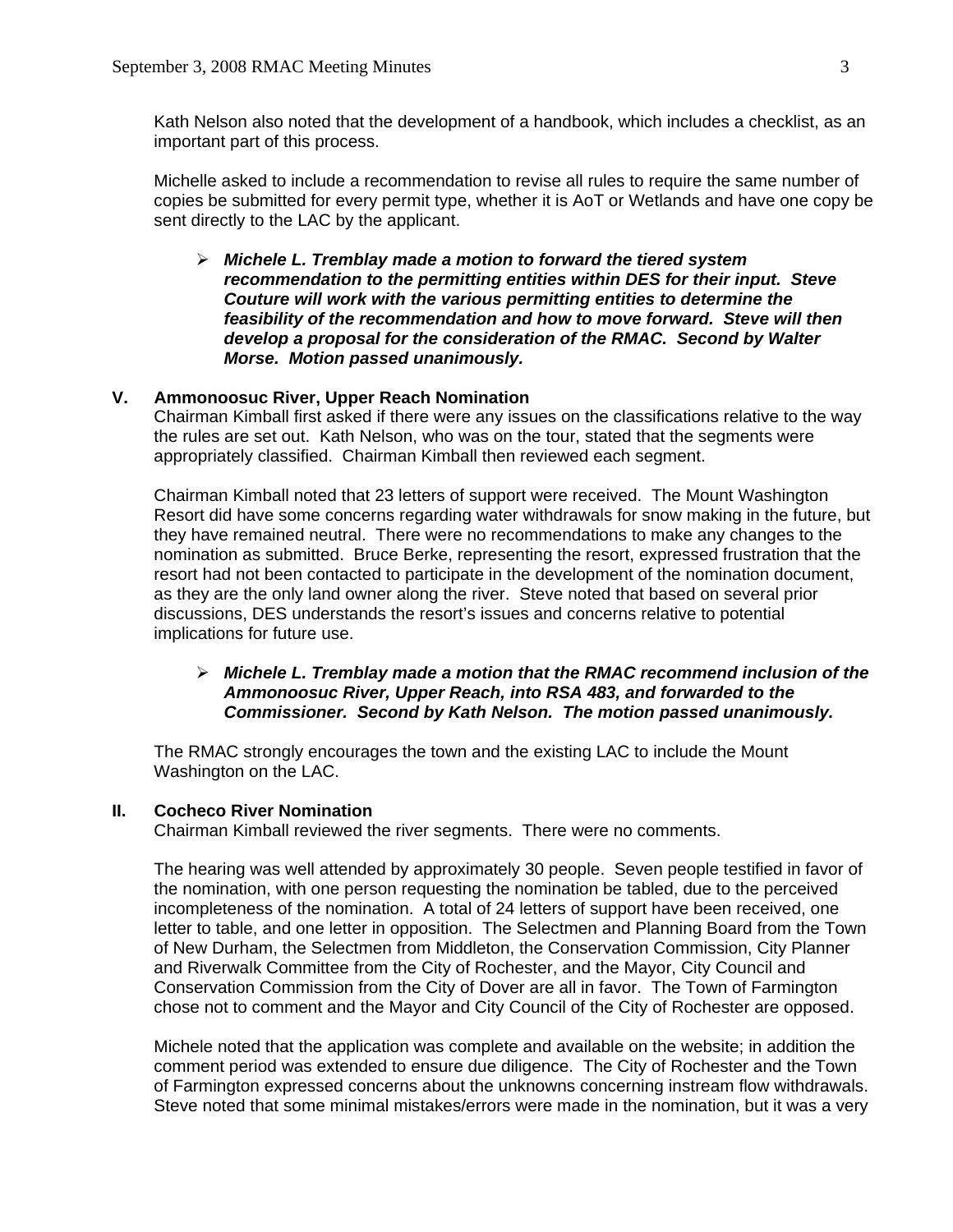detailed, thorough and complete nomination. There are some minor changes being recommended to clarify/correct the nomination. Bill Heinz requested a roll call vote.

# ¾ *Michele L. Tremblay motioned that the RMAC recommend designation of the specified segment(s) of the Cocheco River, as presented in the nomination, for inclusion in RSA 483 to the DES Commissioner for consideration by the General Court. Second by Anne Krantz.*

 Vote: Ken Kimball Yes Anne Krantz Yes Allan Palmer No Larry Spencer Yes Michele Tremblay Yes Kath Nelson Yes William Heinz No Walter Morse Yes

# *Motion passes by majority, 6 to 2.*

 Steve assured the RMAC that the report to the General Court will be accurate and will only contain information that is relevant to the nominated reaches.

Kath Nelson leaves meeting at 2:43.

## **VI. Legislation/Rulemaking/Other – Steve Couture**

# 1) Flood Management Commission:

John Magee reported they had their final meeting and the report was due August 31st. The four specific areas with recommendations in the report include:

- 1. Landscape management
- 2. Floodplain management
- 3. Dams
- 4. Flood forecasting and data collection

# ¾ *Michele L. Tremblay made a motion that the RMAC authorize John Magee to support these recommendations when he votes on behalf of the RMAC. Second by Allan Palmer. Motion passed unanimously.*

#### 2) Stream Crossing Rules

 Michele indicated the lack of process made regarding the suggestions the RMAC formally submitted to the Stream Crossing Rules Committee.

Proposals:

- 1) Have the Wetlands Bureau do random spot checks at some of the Permit by Notification sites. Response: Nothing proposed at this time.
- 2) Have the proposed in-lieu stream crossing program base its permit fee calculations on the true value of comparable sized restoration projects, so that the fee covers the total cost of a corollary restoration or protection project. Response: Not addressed during this process because it would require a statute change.
- 3) Have DOT update the manual maps of designated rivers, both physically and online. Response: DOT concurs.
- 4) Work with NH Fish and Game to develop and provide a matrix that justifies the most appropriate watershed cut-off point. Response: no change.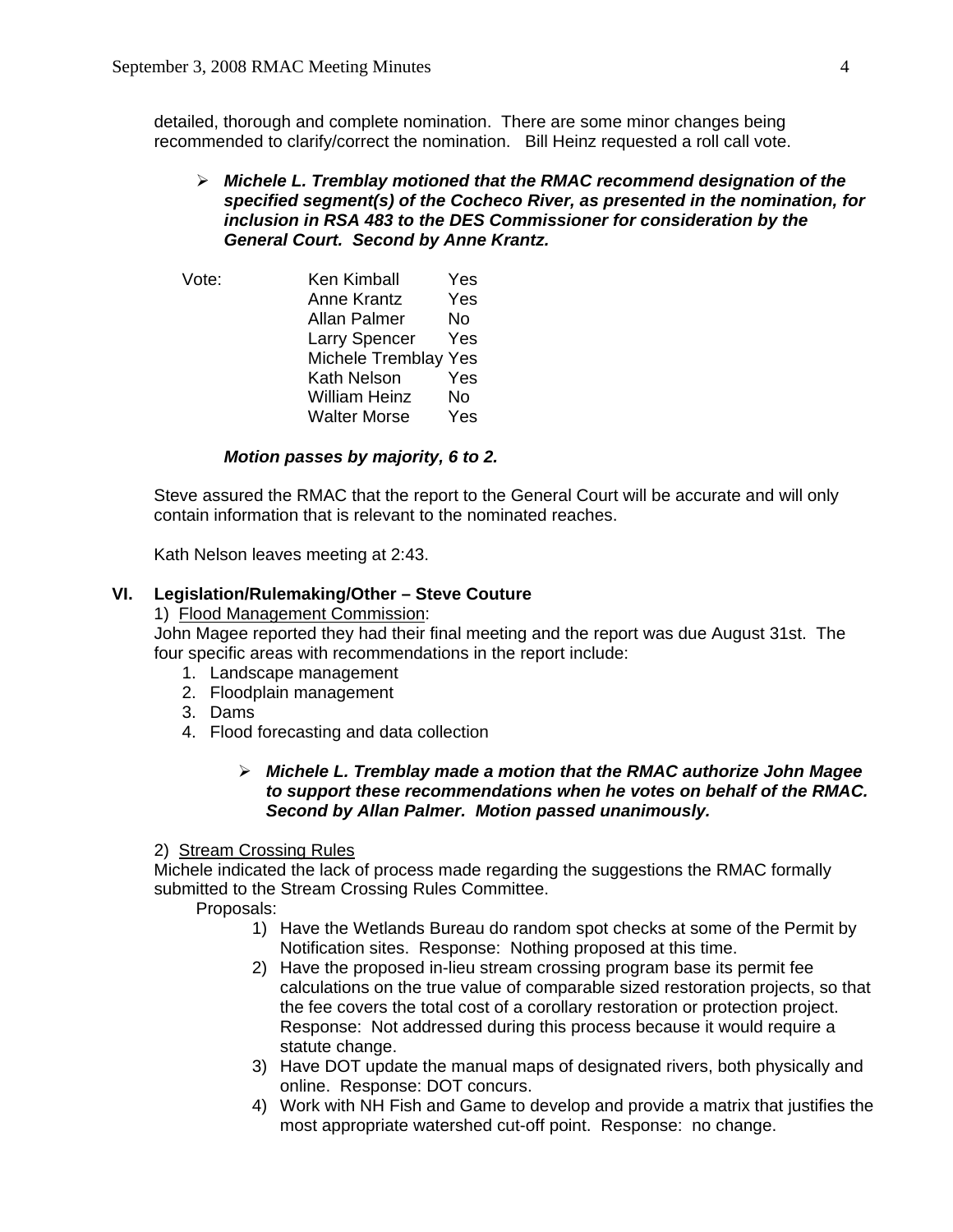Michele suggested that the RMAC could support, be neutral, or point out these recommendations at JLCAR. Steve thanked Michele for all the time spent on this process. They both agreed that this is a significant improvement over what is in place currently.

John Magee noted that there is not a lot of data for the small streams in regards to fish. He also noted it has been discussed to start gathering data for the future. Chairman Kimball summarized that this is a major step forward over where things are currently. The rules are reviewed every six years and the science may catch up over time. What we are doing is recommending that these go forward as improvements and be commented on at the JLCAR level, so that it does go down on record.

Steve reviewed the tiers: Tier 1 is the notification process; Tier 2 is the 200 acre criteria including the stream power analysis; and Tier 3 is the same, but requires mitigation.

Michele thanked John Magee and Bill Heinz for representing the RMAC on their respective study commissions. The Committee also thanked Michele for her work on the stream crossing rules.

### 3) Lease of State Owned Land Commission

Bill Heinz reported that the full commission will meet on September  $16<sup>th</sup>$  with the final report completed in October. There are three subcommittees:

1) Public Access and Water Quality

 Bill was assigned to the Public Access and Water Quality subcommittee. The area of greatest concern is the railroad right-of-ways, where there is the greatest opportunity to access state waters. A disconnection was found between the science and the politics concerning water quality. Bill suggested that the leasing policy be connected to the 303(d) list, by eliminating leasing on all impaired waters.

2) Future and Current Leasing Policy

Jen Czysz is on this subcommittee and noted that a presentation will be given to the full Commission in September. The subcommittee has decided that existing lessees should be able to renew their leases, as long as they are in 100% compliance with every term in their lease, have legally obtained all permits as required by local, state, and federal laws, and all structures have been built in compliance with those permits. If these conditions are not met, leases will not be renewed. The leases can be renewed for a five-year period to cut down on staff time.

For future leases, as of January 1, 2011 only adjacent property owners can lease state property. If the property is not developed or invested as of January 1, 2011, the land cannot be leased. This is to limit the leasing of state land to areas where there has already been some form of environmental impact. If undeveloped, it will remain unavailable.

3) Pricing Policy.

 The subcommittee has submitted a summary report, which includes the following information: Docks appreciate in value 12 – 18% every year.

The average value of vacant land on Winnipesaukee is \$221,000.

The contributory value of a dock or boat slip to a parcel on the lake is \$143,000.

# 4) Legislation - RSA 483

 Steve referred to a handout of the final draft of RSA 483 included in the meeting material packet. The largest change was the addition of a definition for 'restore'; which includes the natural protection measure. A minor change was the addition of the pesticide enabling statute on page four. Chairman Kimball recommended altering the definition of "restore" 'to a closer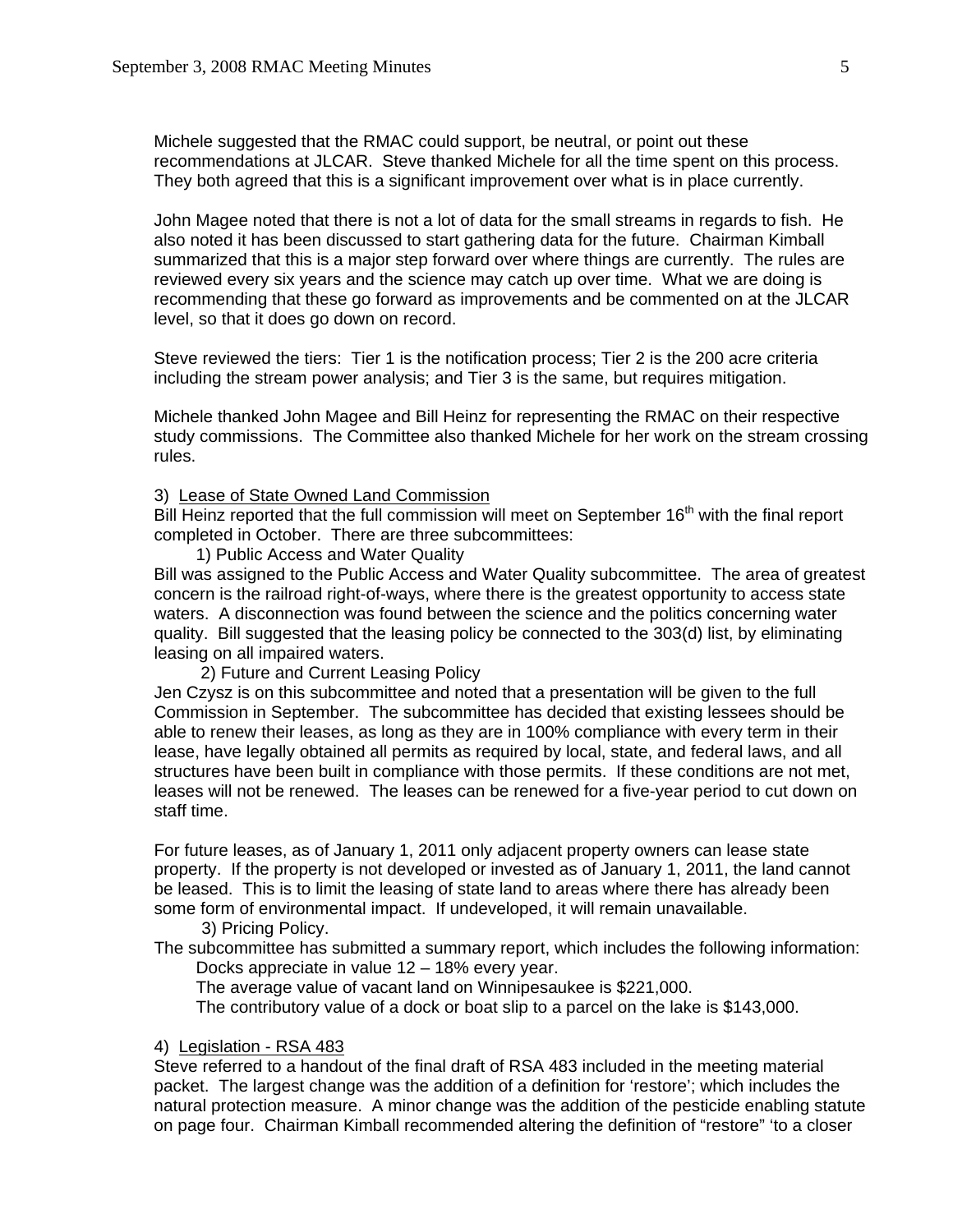approximation of its natural condition prior to disturbance'. He also suggested adding 'to its more natural condition' to RSA 483:9. Lastly, he recommended changing page two to say, 'all members shall be New Hampshire residents and there should be an effort to represent all geographic areas of the state and nominating organizations should make an effort to help achieve geographic diversity for RMAC representations'. Consideration will be given to including unincorporated places.

> ¾ *Michele L. Tremblay moved that the RMAC include the recommended changes made today to RSA 483, pending the outcome of the local governing body/municipality/unincorporated places wording, for an LSR for the coming legislative session. Second by Allan Palmer. Motion passed unanimously.*

Kath Nelson, Michele L. Tremblay, and Allan Palmer are on the legislative subcommittee.

# **VII. Surplus Land Reviews (SLR)-Disposition of state-owned properties – Laura Weit, NHDES**

- 1) DOT 08-07: Towns of Warner and Sutton, (Warner River) The DOT Bureau of Environment does not support the transfer of this property based on the fact that the functions and values of the property are important. The proposed surplus land disposal is 9.8 acres. RMPP staff recommend against disposal based on DOT's recommendation, due to its important functions and values and the historical features on the property. John Magee indicated that the NH Wildlife Action Plan identifies the whole corridor as the highest ranked habitat in the state of New Hampshire.
	- ¾ *Larry Spencer moved that the RMAC concurs with the DOT Bureau of Environment recommendation and they recommend that DOT consider transferring the property to another state agency or local municipality, with the understanding that a conservation easement be placed on it, to ensure the property is managed for its conservation values. Second by Anne Krantz. Motion passed unanimously.*
- 2) DOT 08-08: Town of Alstead, (Warren Brook, tributary to Cold River) A potential land owner has approached DOT to purchase the property to build a residential structure. This property was purchased as a temporary roadway when the main road was washed out during the flooding of 2005. The Cold River LAC was contacted, but it is not within a quarter mile of the Cold River.

# ¾ *Michele L. Tremblay moved to recommend disposal. Second by Walter Morse. Motion passed unanimously.*

# **VIII. Other Business/Action Item Review – Steve Couture, NHDES**

Action Item Review:

- 1) Amonoosuc and Cocheco Nominations
- 2) Permit notification move forward within DES
- 3) Sustainability Initiative meeting with Commissioner
- 4) John Magee has the authority to vote on behalf of RMAC on the recommendations
- 5) Stream crossing rules, will wait until it reaches JLCAR
- 6) 710 Commission the vote is entrusted to Bill
- 7) RSA 483 changes as noted will be made; work group will meet to find a sponsor
- 8) SLRs